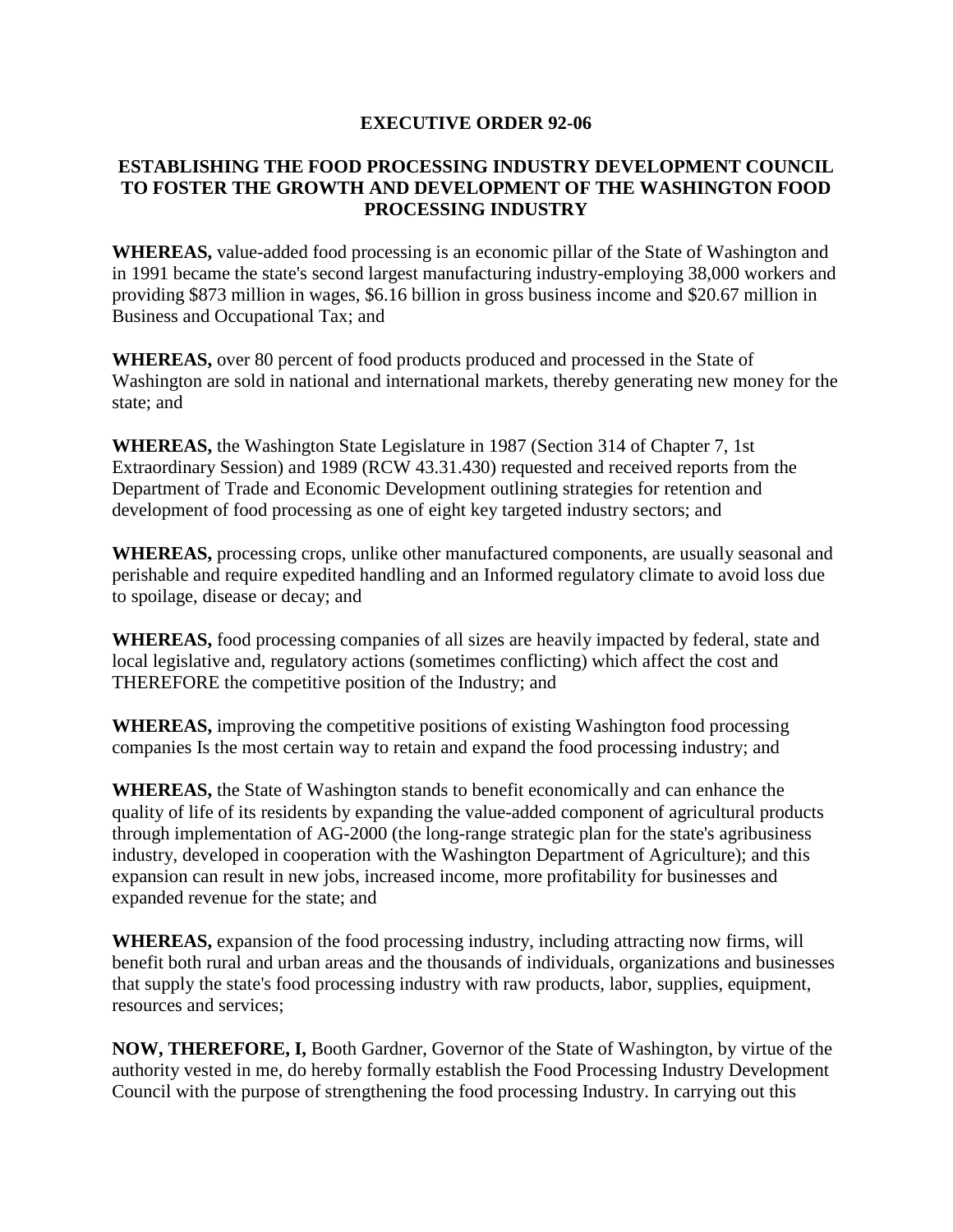purpose, the Council is encouraged to work with the legislature and state agencies to seek ways to accomplish the following:

I. Establish a business climate that encourages production of the numerous crop and livestock commodities used as inputs to the food processing industry.

II. Encourage retention and development of existing food processing firms.

III. Provide incentives to expand existing businesses, attract new firms and encourage use of new processes.

IV. Identify impediments to industry growth and generate voluntary actions by the industry that will enhance the quality of life of our state's citizens.

V. Evaluate the competitive position of Washington's food processing industry, including the Impact of current and proposed regulations and taxes, relative to other states and nations, In order to prevent non-competitive increases In the cost of food production and marketing.

VI. Avoid laws and regulations that restrict interstate trade and that may be in conflict with federal food safety requirements.

VII. Monitor the economic performance of the value-added food processing Industry to identify the most promising areas and market for expansion, as well as to provide advance warning of declines in the existing Industry.

VIII. Recognize that unique considerations may be necessary for firms that process seasonal and perishable raw food products.

IX. Assure the continued availability of land, water and energy to support growth and development of agribusiness in the state.

X. Encourage the development of the physical and economic Infrastructure (including water, waste treatment facilities, transportation, trained labor, technology and education) necessary to support a viable food processing Industry.

XI. Encourage development of new value-added technologies for existing and new agricultural crops, varieties and products.

• The Council shall consist of the 30 members of the ad hoc committee appointed by the Governor In 1989 or thereafter, pursuant to AG-2000. Should a vacancy occur on the Council after August 1, 1992, the Governor shall determine whether a replacement is needed and, if so, appoint a replacement to assure a balanced representation of the food processing Industry, associate Industry trade organizations, local economic development organizations, support industries, research institutions, and state government.

• The membership shall consist of 25 or less members who are managing owners, officers or top management representatives of food processing and related Industry sectors as follows: